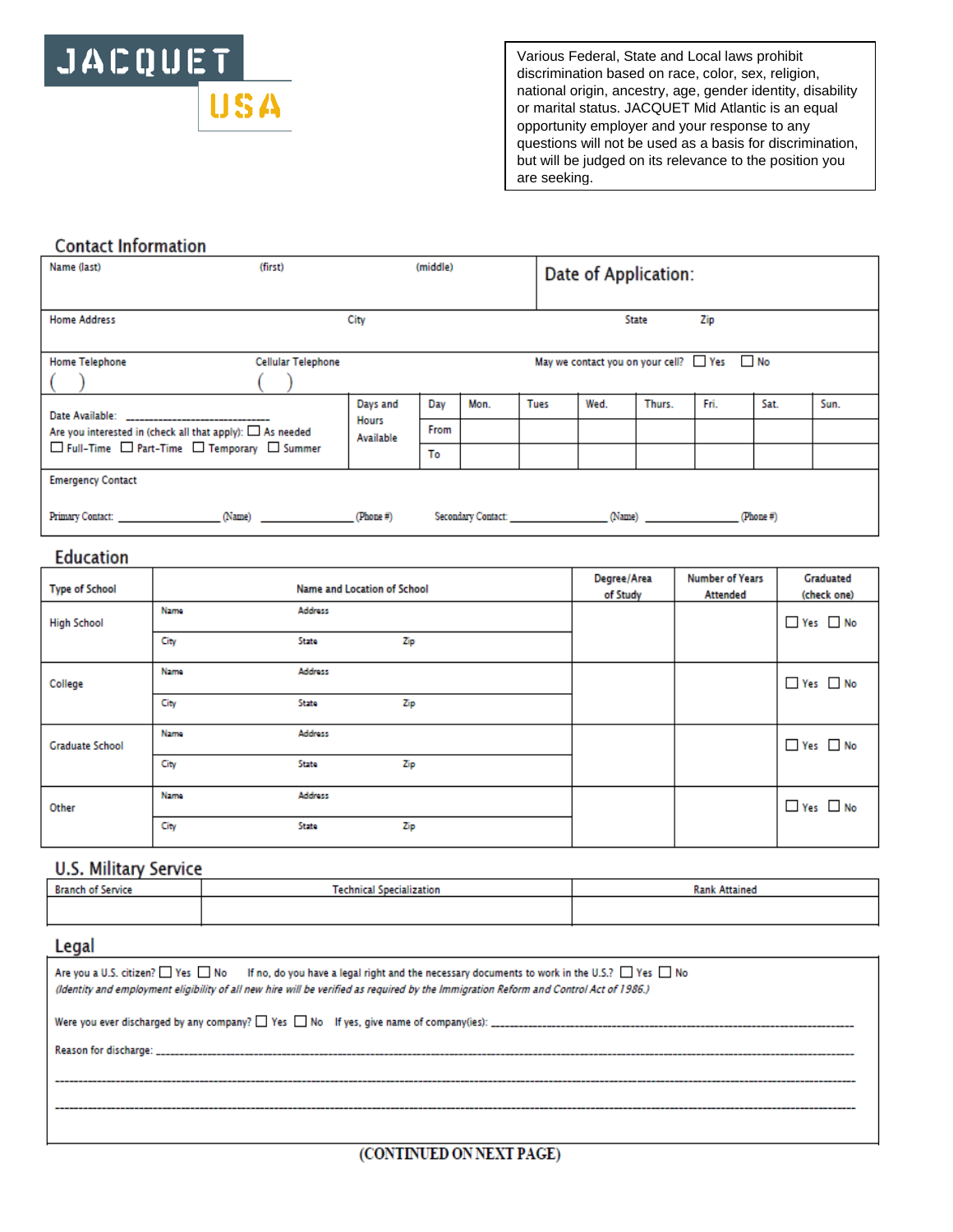# JACQUET **USA**

Various Federal, State and Local laws prohibit discrimination based on race, color, sex, religion, national origin, ancestry, age, gender identity, disability or marital status. JACQUET Mid Atlantic is an equal opportunity employer and your response to any questions will not be used as a basis for discrimination, but will be judged on its relevance to the position you are seeking.

### **Employment History**

## \*\* ACCEPTABLE TO WRITE - SEE RESUME \*\*

| List employment starting with your most recent position. Account for any time during this period that you were unemployed by stating the nature of your activities.<br>May we contact your present employer? No Past C No Past employer? No Please indicate if you were employed under a different name. |      |                              |     |                |                                    |                    |                              |  |
|----------------------------------------------------------------------------------------------------------------------------------------------------------------------------------------------------------------------------------------------------------------------------------------------------------|------|------------------------------|-----|----------------|------------------------------------|--------------------|------------------------------|--|
| <b>Dates</b>                                                                                                                                                                                                                                                                                             |      | Name and Address of Employer |     |                | <b>List Malor</b><br><b>Duties</b> | Salary or<br>Wages | <b>Reason for</b><br>Leaving |  |
| From / To: (Month / Year)                                                                                                                                                                                                                                                                                | Name | Address                      |     | Your job title |                                    | Starting           |                              |  |
|                                                                                                                                                                                                                                                                                                          | City | State                        | Zip | Supervisor     |                                    | Final              |                              |  |
| From / To: (Month / Year)                                                                                                                                                                                                                                                                                | Name | Address                      |     | Your job title |                                    | <b>Starting</b>    |                              |  |
|                                                                                                                                                                                                                                                                                                          | City | State                        | Zip | Supervisor     |                                    | Final              |                              |  |

#### References

| Professional references: (do not list personal references - please indicate if you were employed under a different name) |         |        |       |             |  |  |  |
|--------------------------------------------------------------------------------------------------------------------------|---------|--------|-------|-------------|--|--|--|
| Name                                                                                                                     | Address | Work # | Title | Years Known |  |  |  |
|                                                                                                                          |         |        |       |             |  |  |  |
|                                                                                                                          |         |        |       |             |  |  |  |
|                                                                                                                          |         |        |       |             |  |  |  |
|                                                                                                                          |         |        |       |             |  |  |  |
|                                                                                                                          |         |        |       |             |  |  |  |
|                                                                                                                          |         |        |       |             |  |  |  |

### **Other Comments:**